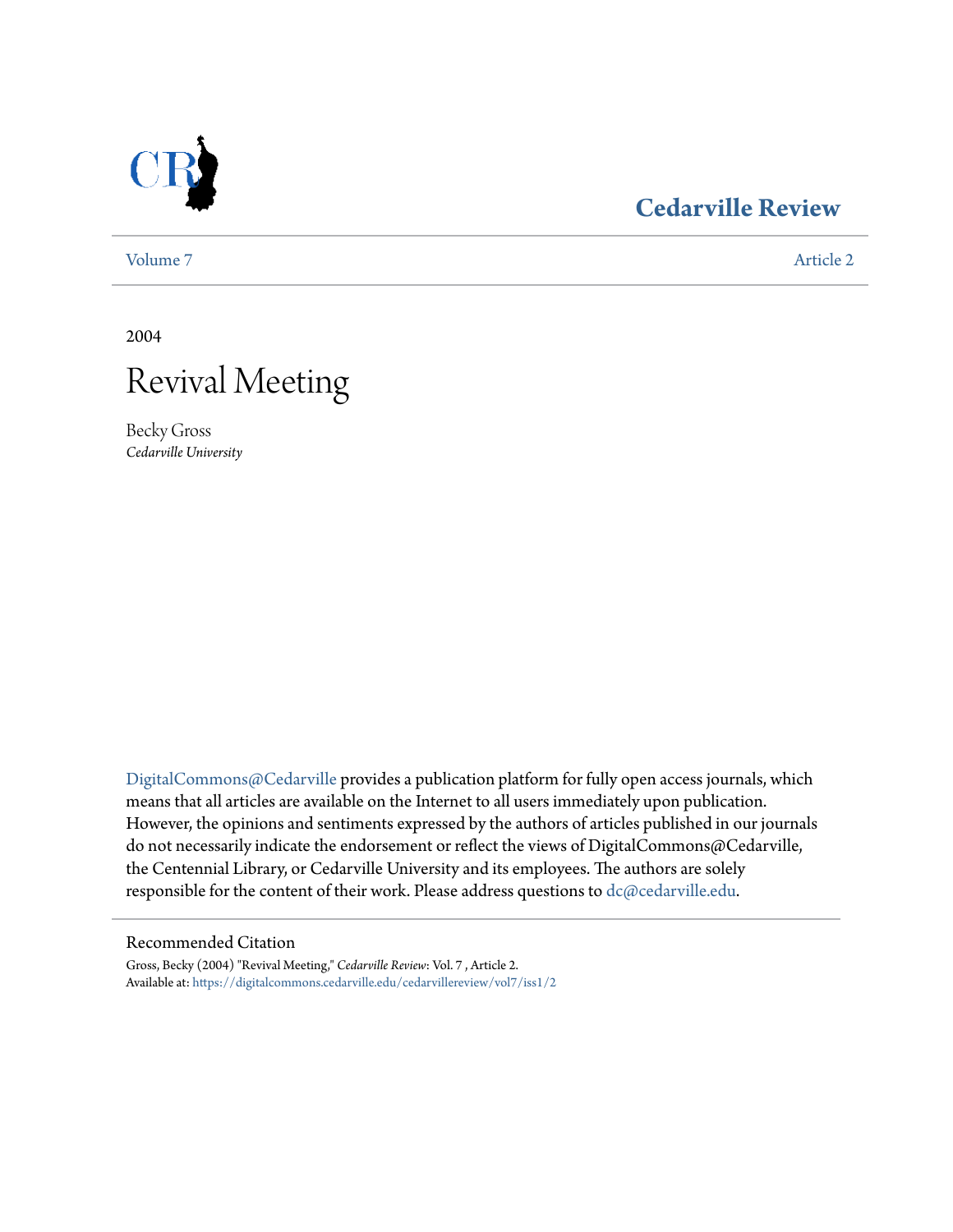## Revival Meeting

Browse the contents of [this issue](https://digitalcommons.cedarville.edu/cedarvillereview/vol7/iss1) of *Cedarville Review*.

#### **Keywords**

Poetry, worship

#### **Creative Commons License**  $\bigcirc$  000

This work is licensed under a [Creative Commons Attribution-Noncommercial-No Derivative Works 4.0](http://creativecommons.org/licenses/by-nc-nd/4.0/) [License.](http://creativecommons.org/licenses/by-nc-nd/4.0/)

Follow this and additional works at: [https://digitalcommons.cedarville.edu/cedarvillereview](https://digitalcommons.cedarville.edu/cedarvillereview?utm_source=digitalcommons.cedarville.edu%2Fcedarvillereview%2Fvol7%2Fiss1%2F2&utm_medium=PDF&utm_campaign=PDFCoverPages)



Part of the <u>[Poetry Commons](http://network.bepress.com/hgg/discipline/1153?utm_source=digitalcommons.cedarville.edu%2Fcedarvillereview%2Fvol7%2Fiss1%2F2&utm_medium=PDF&utm_campaign=PDFCoverPages)</u>

This poetry is available in Cedarville Review: [https://digitalcommons.cedarville.edu/cedarvillereview/vol7/iss1/2](https://digitalcommons.cedarville.edu/cedarvillereview/vol7/iss1/2?utm_source=digitalcommons.cedarville.edu%2Fcedarvillereview%2Fvol7%2Fiss1%2F2&utm_medium=PDF&utm_campaign=PDFCoverPages)